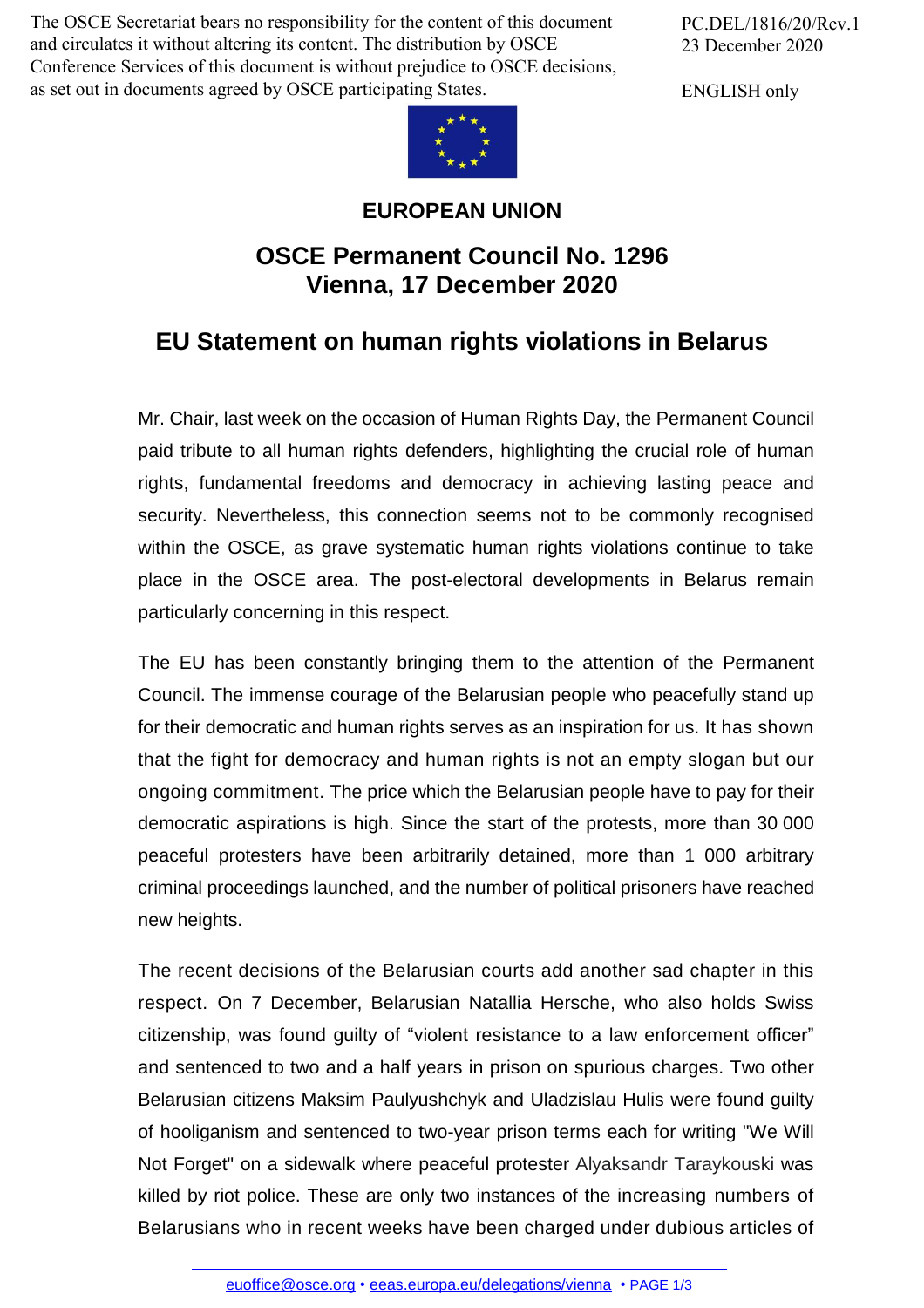the Criminal Code. The EU considers this practice as unjustified, disproportionate and aimed at creating pressure and fear among the Belarusian population. It is a sad paradox that the perpetrators of grave human right violations, despite our calls, enjoy full impunity while those who demand justice face heavy prison sentences. In this context, we reiterate our call on Belarusian authorities to take action to end impunity for human rights violations. Despite numerous complaints submitted to the relevant authorities, not a single criminal case has been opened against those responsible for human rights violations. This sends another dangerous signal of impunity to the security forces involved and is a carte blanche for them to continue their criminal behavior in the future.

At the same time, independent media outlets in Belarus which uncover the abuses of power are target of constant attacks. Revocation of the TUT.BY media status by the Economic Court of Minsk under the pretext of spreading "false information" is the latest example of the blatant crackdown on journalists and free media online and offline. It comes as no surprise that last week Reporters Without Borders classified Belarus as the most dangerous country in Europe for journalists. The numbers are overwhelming. Over 370 media actors have been arrested since 9 August, more than 62 journalists have been victims of violence, mistreatment or even torture while detained. Even now, at least six journalists are still in detention, three of them face criminal charges and prison sentences.

The EU urges the Belarusian authorities to reverse the current repressive policies and to end the ongoing crackdown on the pro-democracy movement, civil society and independent media. The EU reiterates its call on the Belarusian authorities to immediately release and rehabilitate all political prisoners, peaceful protesters, journalists and media actors, as well as to put an end to politically motivated trials, including against members of the Coordination Council. We also call on Belarusian authorities to conduct a complete and transparent investigation into all allegations of human rights violations and to hold those responsible to account.

The EU expresses its solidarity with the Belarusian people and remains committed to support the development of civil society in Belarus. Against this background, last week the European Commission adopted a 24 million Euro assistance package which will benefit directly the Belarusian people, in particular civil society,